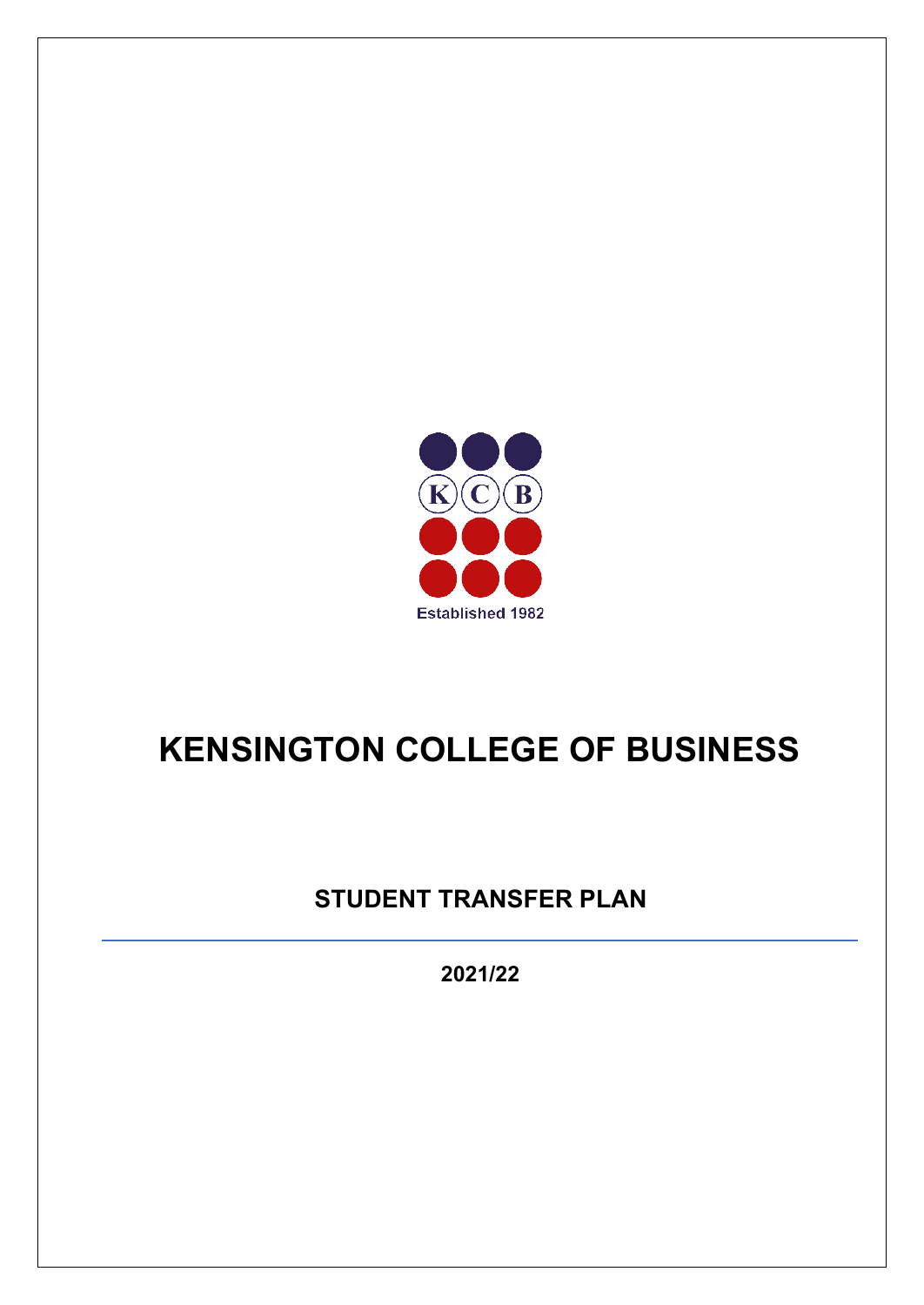### **Table of Contents**

| 7. | What students should do if they have any concerns or questions and who students should |  |
|----|----------------------------------------------------------------------------------------|--|
|    |                                                                                        |  |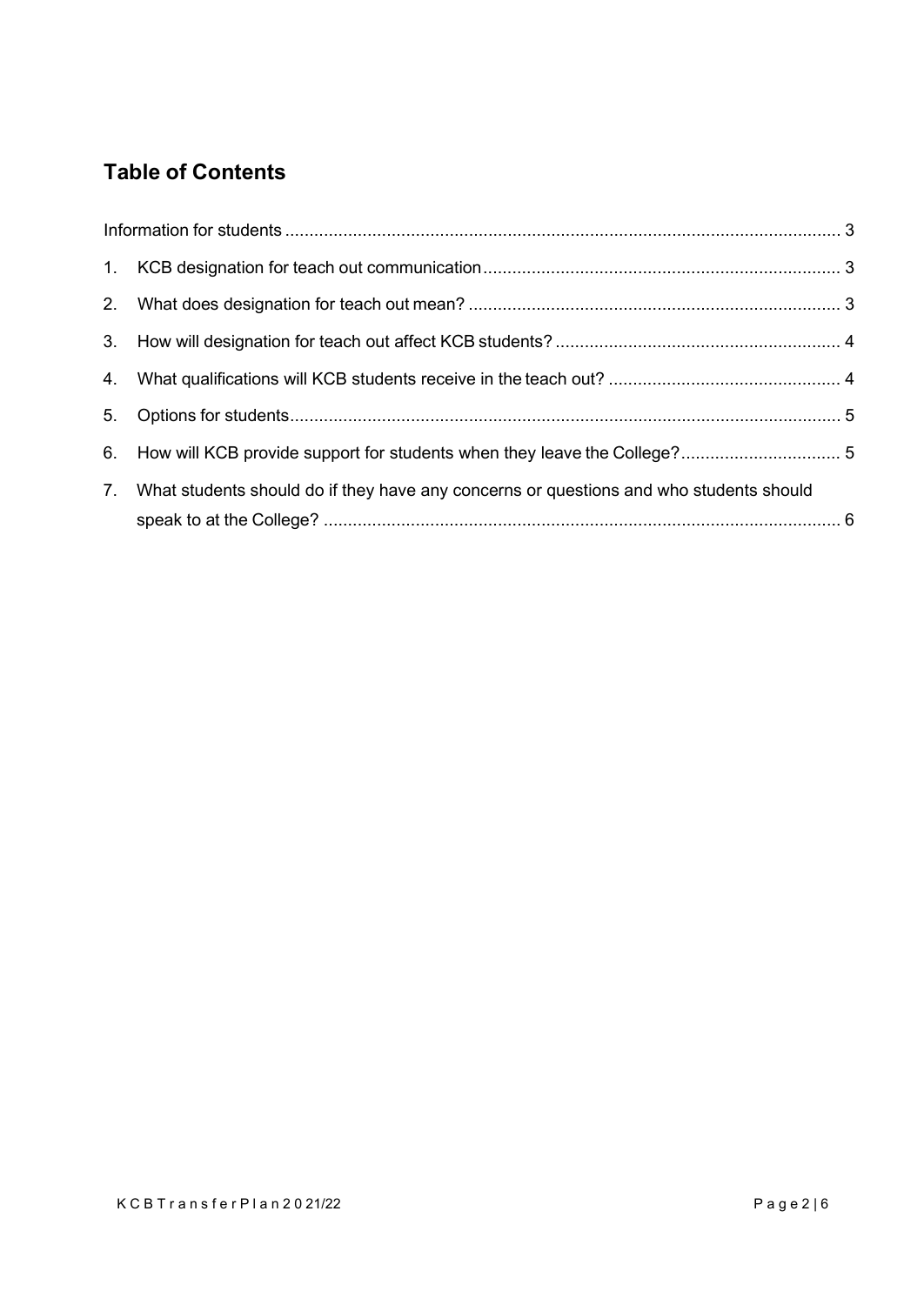#### <span id="page-2-0"></span>**Information for students**

This information sets out key items you need to know given the decision by the Office for Students that the College will be designated for teach out.

#### **New Location**

The College is operating from its new premises at 28 Portland Place,London W1B 1LY.

#### <span id="page-2-1"></span>**1. KCB designation for teach out communication**

As soon as KCB was designated for teach out by the OfS, and the decision communicated to KCB, all KCB students were contacted. You should have received an email followed by a cover letter in the post with the transfer plan attached and referred to the KCB website where the transfer plan below is published.

#### <span id="page-2-2"></span>**2. What does designation for teach out mean?**

KCB applied for and has been designated by OfS to be able to teach out all its existing students who, if you were already approved for SLC funding, will be able to continue to access

SLC funding until the end of one of the courses listed below.

Courses at KCB designated for teach out:

The University of Chester BA Business Management

The University of Chester BA Accounting and Finance

The University of Chester LLB Law with Business

Pearson Higher National Certificate in Business

Pearson Higher National Diploma in Business

If you have any enquiries about SLC funding for your course, please contact:

Compliance Manager, 28 Portland Place, London W1B 1LY Telephone: 0207 404 6330 extension 344, Email: [compliance@kcb.ac.uk](mailto:compliance@kcb.ac.uk)

Under the designation for teach out though, KCB will not be able to enrol any new SLC funded or international students until KCB is accepted on to the OfS register.

Please note that access to student support is until the end of teach out designation, but as before, is contingent on the individual student meeting the Student Loan Company's (SLC) eligibility requirements for access to student support.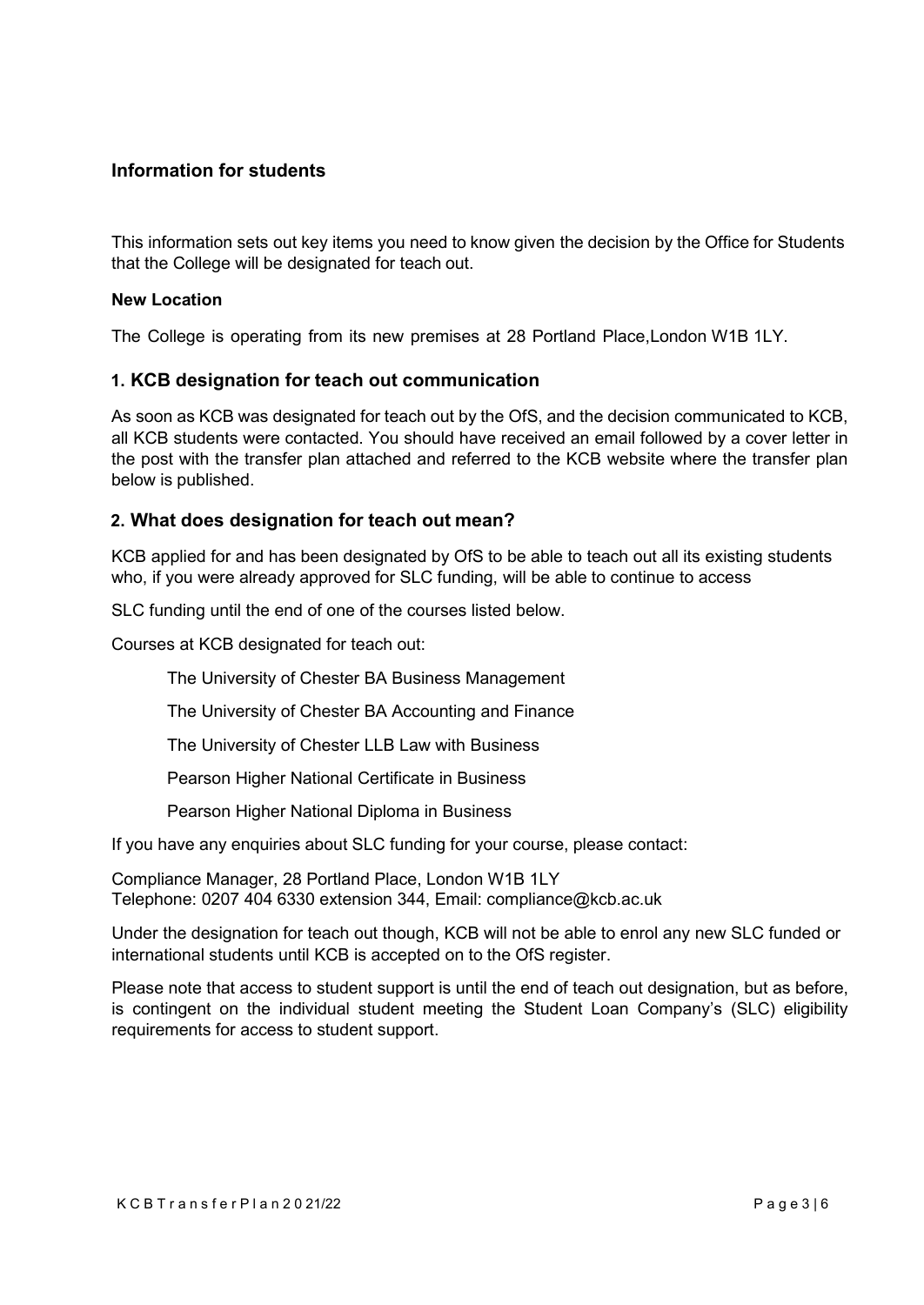#### <span id="page-3-0"></span>**3. How will designation for teach out affect KCB students?**

KCB is committed to enabling all its students to complete the course they have chosen, at the College they have chosen [KCB] within the period chosen and with SLC funding throughout.

For all KCB students their studies will continue exactly as they were before with no group being disadvantaged and so all KCB students will be unaffected by the teach out designation. The planned teach out calendar enables all students to complete their courses at KCB within the original timescales set and within the end dates of the OfS designation for teachout.

If you have any questions about continuing your studies under the teach out designation, please contact:

Principal, 28 Portland Place, London W1B 1LY Telephone: 0207 404 6330 extension 300, Email: [principal@kcb.ac.uk](mailto:principal@kcb.ac.uk)

#### <span id="page-3-1"></span>**4. What qualifications will KCB students receive in the teach out?**

All KCB students, when they pass the required assessments, will be entitled to receive exactly the same qualifications as always whether that be the award of a Degree, Diploma, Certificate or a lower award such as Unit or Module Certificates from either of the 2 KCB Awarding Bodies: the University of Chester or Pearson.

As described in the Programme Handbook, should students wish to transfer prior to completion of their course, they can expect to receive the following award at different stages in their studies:

University of Chester

Year 1 (achieved 120 credits) - Certificate of Higher Education Year 2 (achieved 240 credits) - Diploma of Higher Education Year 3 (achieved 360 credits) - Degree

Pearson HNC/HND partial completion of course - Unit Certificate(s)

You can request and obtain the records of the qualifications you have achieved at KCB at any stage of your course and will need to contact the Programme Administrator for your Course.

- [a] University of Chester Administrator 28 Portland Place, London W1B 1LY Telephone: 0207 4046330 extension 323, Email: [UOCadmin@kcb.ac.uk](mailto:UOCadmin@kcb.ac.uk)
- [b] Pearson Higher National Certificate or Diploma [HNC/D]Administrator 28 Portland Place, London W1B 1LY Telephone: 0207 404 6330 extension 343, Email: [HNadmin@kcb.ac.uk](mailto:HNadmin@kcb.ac.uk)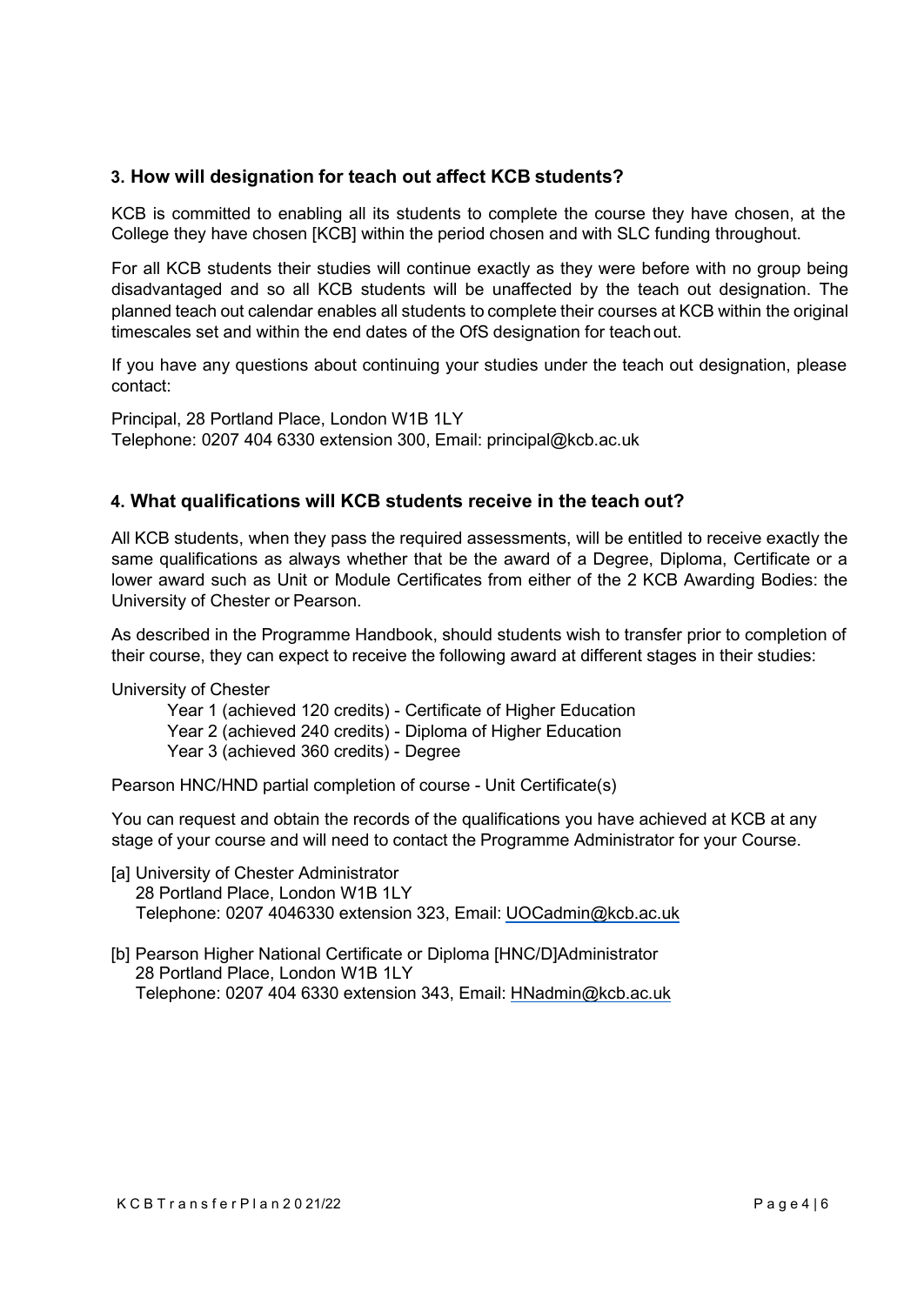#### <span id="page-4-0"></span>**5. Options for students**

KCB follows the principle expressed in the OfS Document "Designation for teach out" point 55.i continuity of study which states students should be given the opportunity to complete their chosen course at their chosen provider which is what KCB will provide.

The College has not entered into any sub-contractual or transfer agreements with other providers.

If any student does not want to continue studying at KCB, they have the option of requesting either an exit award [if achieved] with a transcript listing the Modules passed or unit or module certificates only if an award has not been achieved.

These certificates and transcripts can be used to apply for credit transfers at another Higher Education provider.

If a student decides to leave KCB, the other provider alone will decide whether to accept the student and at what part of their course KCB students will start which might not be at the same stage the student has reached at KCB.

For pastoral or disability support, independent advice about your options for continuity of study or in the event of transfer or students wishing to leave KCB prior to completion of their course, please contact:

Admissions Manager/Welfare Officer, 28 Portland Place, London W1B 1LY Telephone: 0207 4046330 extension 346, Email: [admissionWO@kcb.ac.uk](mailto:admissionWO@kcb.ac.uk)

#### <span id="page-4-1"></span>**6. How will KCB provide support for students when they leave the College?**

KCB will be able to provide a college transcript of results as well as programme and module specifications in the first instance and will contact the relevant awarding body for their qualification to be issued which will then be sent to the student.

This 2-stage process will ensure there are no delays in students progressing into either employment or further study or transferring to another provider.

Once a student has obtained a qualification the awarding body [the University of Chester or Pearson] will store the student records permanently so that any verification enquiries can be answered, and replacement copies provided at any time.

If you have any enquiries about your records, please contact:

Registrar, 28 Portland Place, London W1B 1LY Telephone: 0207 404 6330 extension 301, Email: [registrar@kcb.ac.uk](mailto:registrar@kcb.ac.uk)